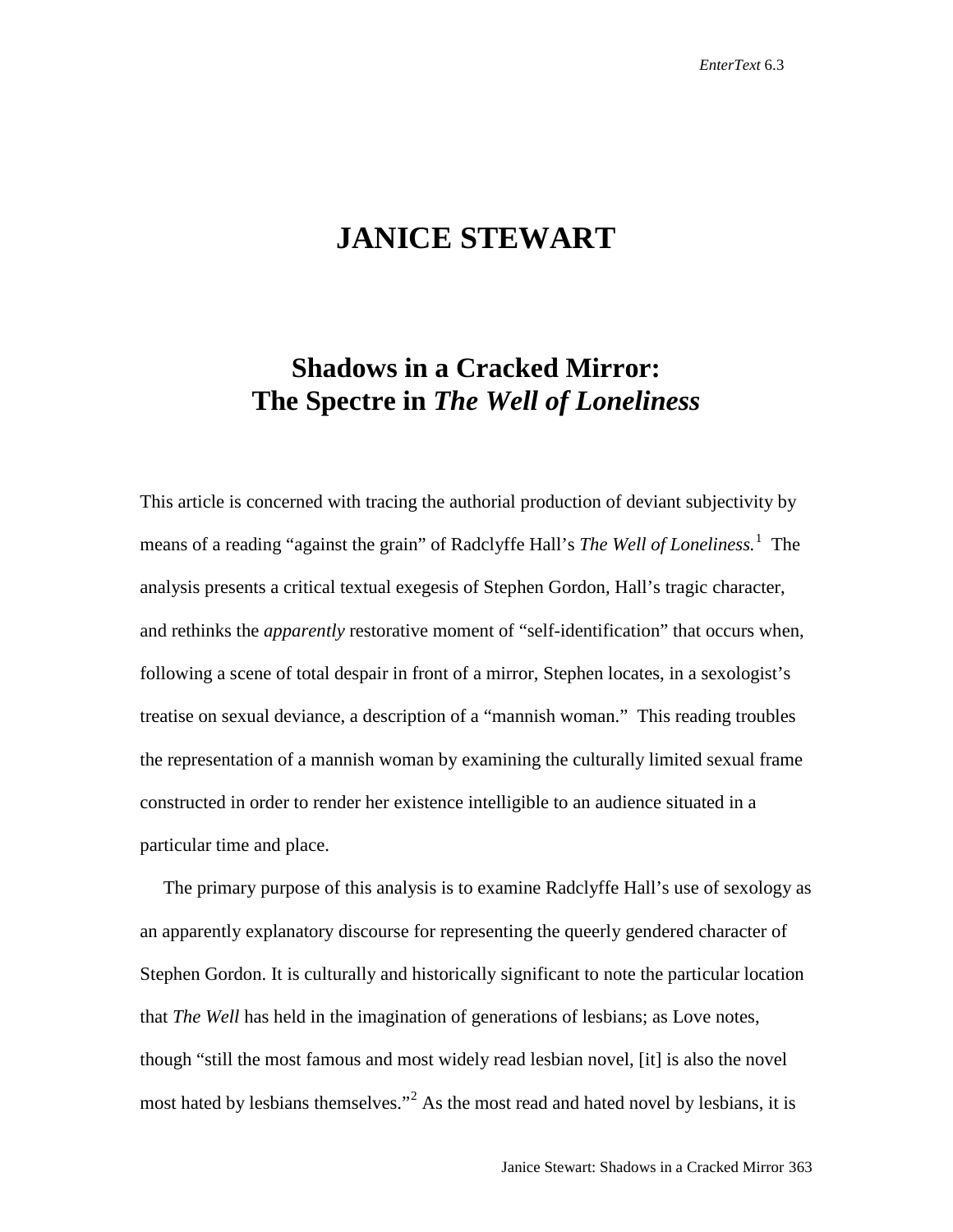worth examining how the discourse of sexology has historically come to resonate in critical accounts of *The Well* through the textual production of Stephen Gordon. The category of invert, to which Hall ascribed her own sexuality, belonged, at best, to a problematic taxonomy. In this paper my aim is to examine the significant tensions that exist between historical representations of the invert, related medical models, and discursive spaces of resistance in *The Well* presented through the character of Stephen Gordon.<sup>[3](#page-17-0)</sup>

 The community of inverts reflected in the library of Sir Philip is, for Stephen at the time, a textual community, a discursive reflection created largely in the imaginings of sexologists. In 1869, an earlier generation of homosexuals had come to the attention of a German psychiatrist, Carl von Westphal. Westphal published a case history of a young woman who, from childhood, preferred to dress as a boy, play boy's games, and, later in life, was sexually attracted to women. Westphal identified her as a "congenital invert" because her blatant propensity for masculine behaviours was evidence of an out-of-place masculinity in a female body; nevertheless, she, seemed, to Westphal, an "innate" pathology.

An early determining moment in the evolution of the congenitalist model was the 1886 publication of Krafft-Ebing's *Psychopathia Sexualis,* [4](#page-17-1) which was developed following Westphal's model of congenital homosexuality. Krafft-Ebing's text proclaims itself as a "medico-forensic study" of the "abnormal" with a sub-title assuring its reader that "especial reference to the Antipathic Sexual Instinct" would be made.<sup>[5](#page-17-2)</sup> Krafft-Ebing's studies of "the antipathic sexual instinct" in women argued, without physiological evidence, that lesbianism was a result of pathological brain irregularities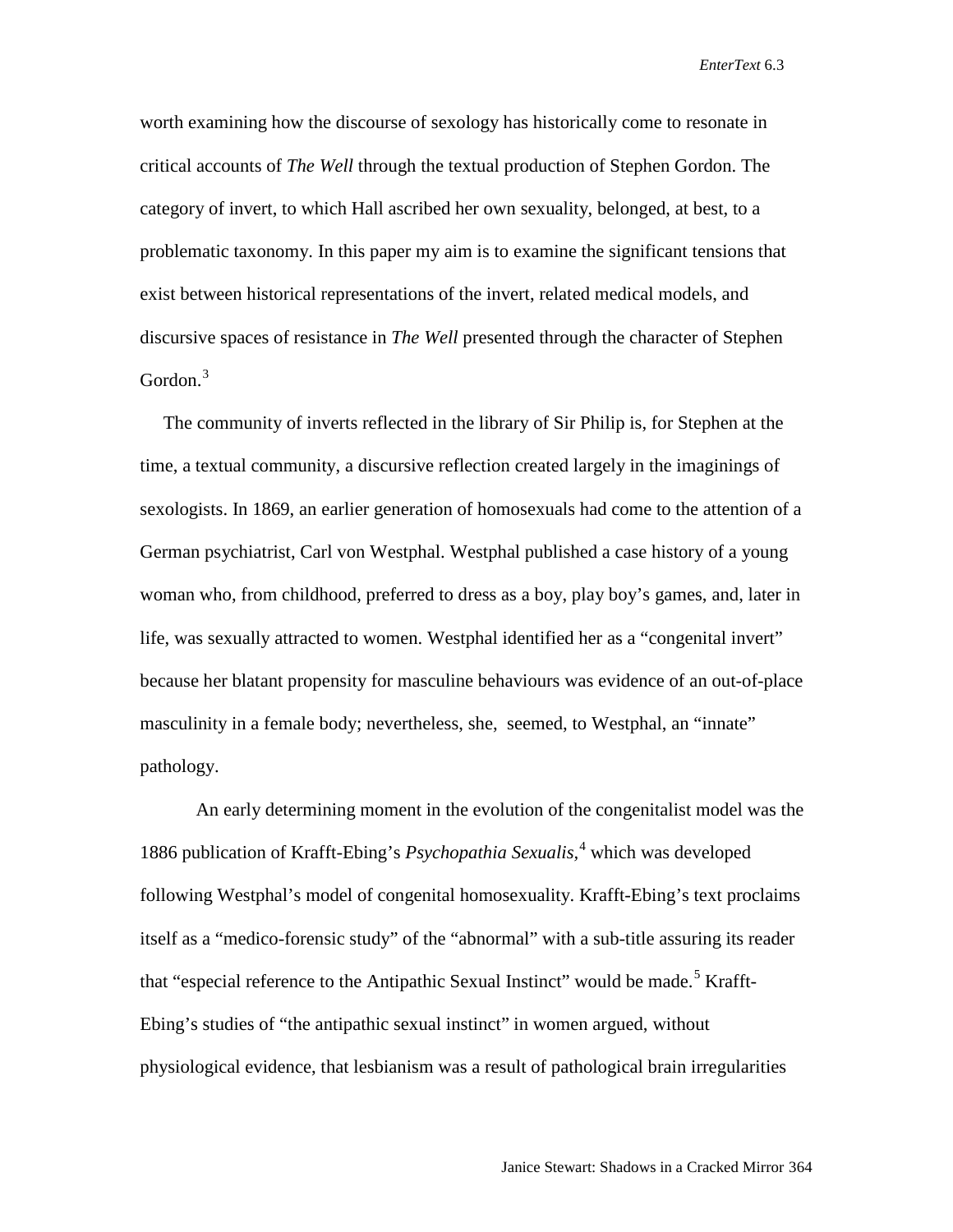that indicated a marked degree of degeneration.<sup>[6](#page-17-3)</sup> Lesbianism, which Krafft-Ebing repeatedly referred to as a "taint," was, in his estimation, an inherited diseased condition of the nervous system.<sup>[7](#page-17-4)</sup>

 In her novel, Radclyffe Hall takes up these terms and struggles with them. Her work wavers between the various positions that read homosexuality as both a product of an atavistic generational throwback *and* divine retribution, in the scene in which Sir Philip wants to cry out to God in distress about his daughter's homosexuality: "You have maimed my Stephen! What had I done, or my father before me, or my father's father, or his father's father? Unto the third and fourth generations...."<sup>[8](#page-17-5)</sup> Sir Philip's conviction that something exists in the family history that has led to Stephen's homosexuality specifically refers to a warning repeated no less than four times in the Bible.<sup>[9](#page-17-6)</sup> The congenital taint of Stephen Gordon, connected in the novel with the hereditary model of the congenitalists, is posited as a spiritual atavism; it is not only the physical ills of the fathers, but also their spiritual ills, which may be brought to bear upon generations to come. In this example, not only is Stephen the carrier of an atavistic affliction, but also she is divinely punished for a sin of ages past.

 As Lillian Faderman comments, several subsequent congenitalist writers such as Iwan Bloch, Magnus Hirschfeld, <sup>[10](#page-17-7)</sup> and John Addington Symonds concurred that homosexuality was indeed an inborn characteristic, but refused Krafft-Ebing's assertion that homosexuality was pathological and the morbid result of tainted heredity.<sup>[11](#page-17-8)</sup> Havelock Ellis, however, as another follower of Krafft-Ebing, does insist upon the congenital taint. The chapter entitled "Female Inversion" in Havelock Ellis' 1897 *Studies in the Psychology of Sex: Sexual Inversion* begins with three stories of lesbian murder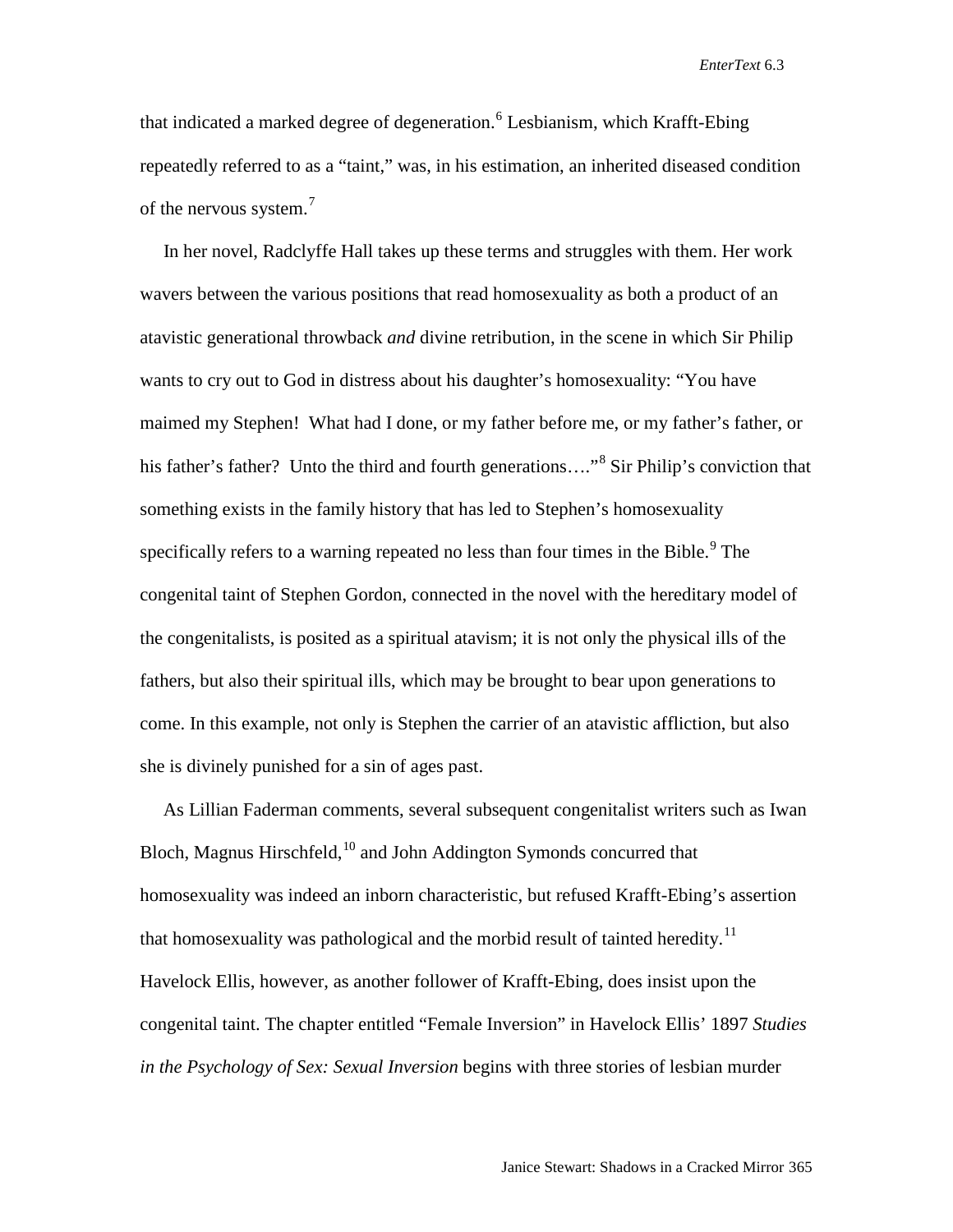and mayhem. The first is the story of Alice Mitchell who, thwarted in her attempts to adopt a male persona and marry her lover Freda Ward, slits Ms. Ward's throat in order to confirm their eternal love. The second narrative of female inversion offered by Ellis is the story of the Tiller sisters, who shot a man because he was seeking the affections of a woman to whom they were attracted. The third story he tells is the tale of a nurse who, again, shoots a man because he was the individual for whom her female lover of fourteen years had left her. After each story Ellis reminds his readers that these women showed no evidence of insanity; they were simply typical inverts. The hereditary taint, the pathological deformity, that marks the lesbian, it would seem, according to Ellis' model also marks the degenerative criminal. Indeed, the one might become the other.

 How might such a model as the congenitalists propounded appeal to anyone? Specifically, why might Hall adopt such a model? Krafft-Ebing confirms that female inverts are hereditarily afflicted and neurologically diseased. Ellis assures his readers that the female invert is prone to violent crime, unusually predisposed to murder, and that "a considerable proportion of the number of cases in which inversion has led to crimes of violence... has been among women."<sup>[12](#page-17-9)</sup> Ellis's female invert seems a disturbing category to which one might be relegated. Why did Hall choose Ellis's invert as an identificatory model, a textual reflection, for Stephen Gordon, when other less damning models were already available?

 In July 1926, having decided to write a literary appeal for social compassion and understanding for sexual inversion, Hall began the accumulation of notes based on what she describes as "the latest and revised editions of the works of the highest authorities on sexual inversion, exclusive of the psychoanalysts."<sup>13</sup> Hall's protagonist in her literary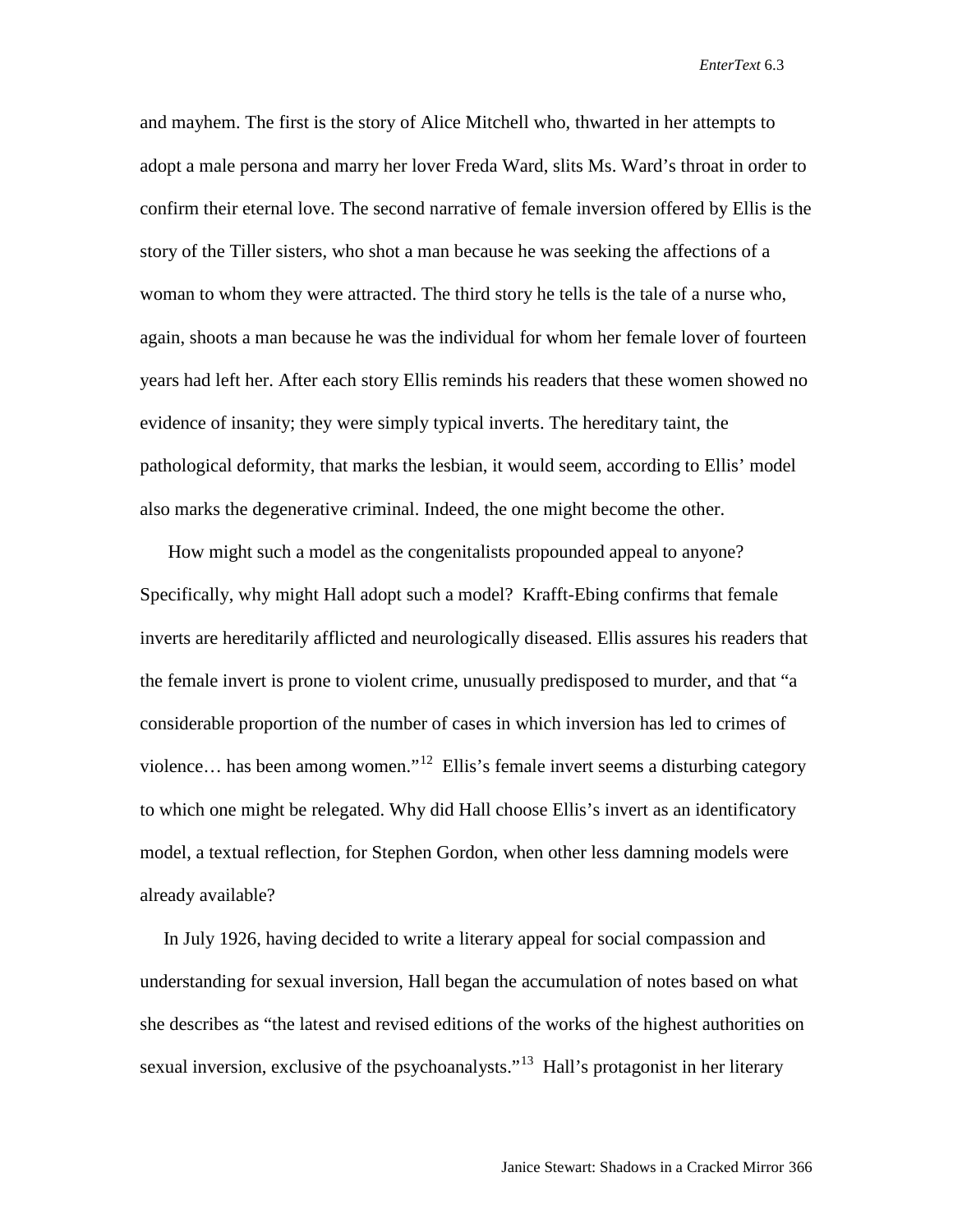appeal, Stephen Gordon, considers herself a congenital invert—a translation of the term used by Carl von Westphal, Richard von Krafft-Ebing, taken up by Havelock Ellis and other sexologists to describe the situation of women who seemed innately to prefer to dress, speak, and behave in a "masculine way." In his Introduction to *The Well*, Ellis asserts that Hall's novel "presents in a completely faithful and uncompromising form, one particular aspect of sexual life as it exists among us today."[14](#page-17-11) Ellis's statement perhaps implies that Hall's depiction of Stephen Gordon's lesbian identity did not waver from that propounded by Ellis himself, although it is also possible that Ellis may have simply assumed that the portrait of Stephen Gordon was accurate because Hall was an *out* and mannish invert herself. Lillian Faderman considers it was Radclyffe Hall who, more than any other writer, brought the congenitalists' theories to popular fiction and, importantly, to popular culture.<sup>[15](#page-17-12)</sup> However, as Esther Newton contends, Hall, unlike the sexologists, presents the "pathology" from Stephen's point of view.<sup>[16](#page-17-13)</sup>

From Hall's point of view, Stephen Gordon was intended to be read as a *true* invert: the invert destined to reveal the truth of lesbian identity and existence to a heterosexual audience. The revelation of truth, it would seem, was also aimed at putting an end to what Hall referred to as "the conspiracy of silence" surrounding lesbian existence. For example, in 1921, a bill intended to make lesbian practices illegal in Britain was voted down in the British parliament; female homosexuality was a worthy legal issue, but certain members of the House did not want to make public policy of a female deviance which they believed to be unknown to their wives and daughters. Other proofs of this conspiracy of silence (and the accuracy of Hall's aim at it) might be deduced from a letter Virginia Woolf wrote to her sister Vanessa Bell that mocks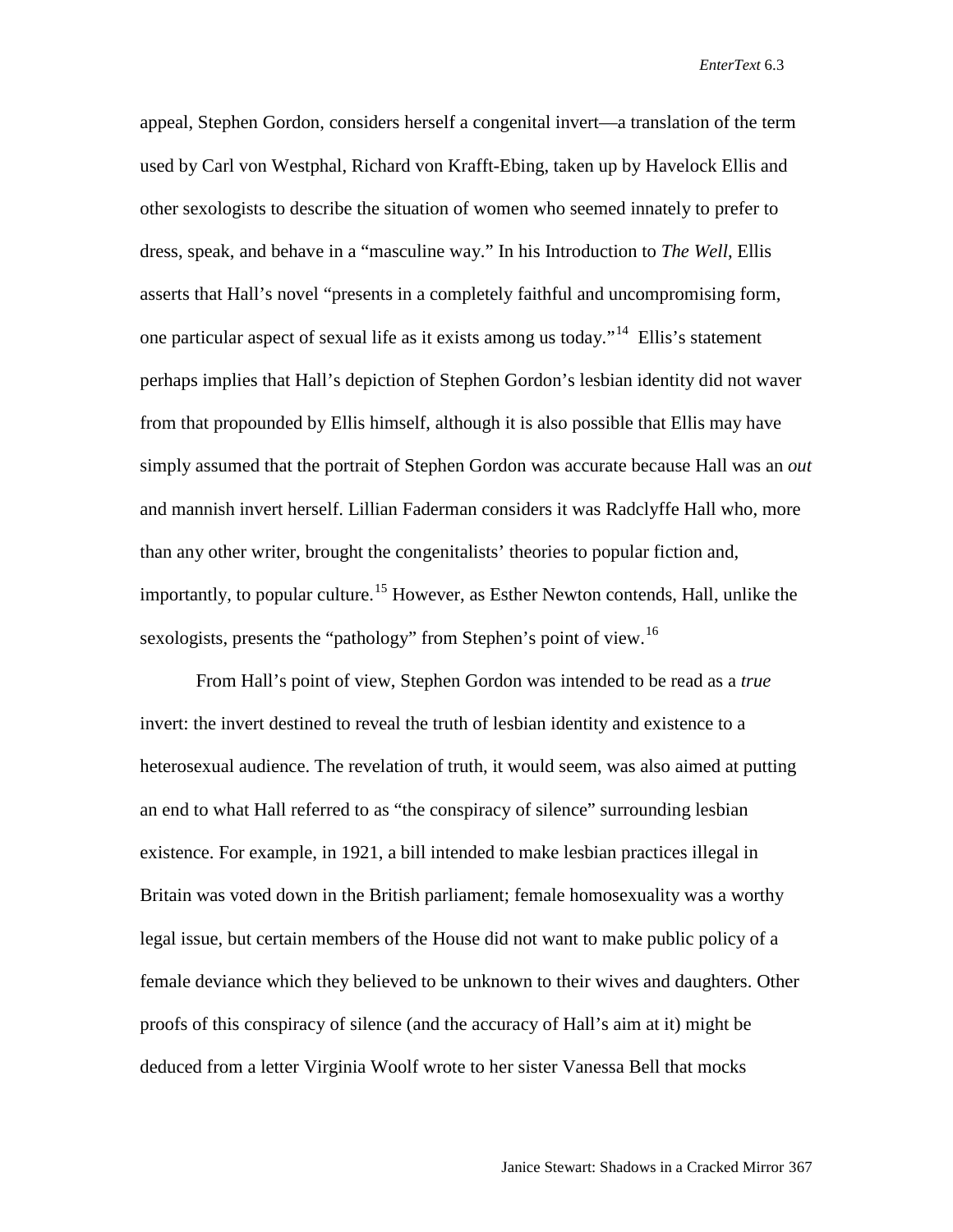Leonard Woolf's mother's reaction to *The Well*. In Woolf's letter, her mother-in-law appears to speak a fractured re-iteration of Queen Victoria's fabled denial of lesbian existence:

And you may think me very foolish—I am seventy-six—but until I read this book I did not know that such things went on at all. I do not think they do. I have never heard of such things. When I was at school there was nothing like that. I was at boarding school for two years and I never heard of such a thing....<sup>[17](#page-17-14)</sup>

Hall promised more than mere lesbian existence was to be proven by the pages of *The Well*; the very truth of female inversion was to be revealed.

 In *The Life and Death of Radclyffe Hall*, Una Troubridge, Hall's long-time lover, recalls that before Hall undertook to write *The Well,* she approached Troubridge with the idea of a novel with an overtly lesbian hero. Troubridge, rather dramatically, remembers encouraging her lover to write "what was in her heart" about the plight of the invert, and that she would be pleased to "dwell with her in the palace of truth."<sup>[18](#page-17-15)</sup> Hall herself claimed in a June 1934 letter to Gordon Munson that she had written the novel to tell "the truth about one of the greatest tragidees that exists in the scheme of nature."<sup>[19](#page-17-16)</sup> Repeatedly throughout her correspondence to supporters and detractors alike, Hall refers to *The Well* as a repository of the truth, which needs to be exposed. One such letter was written to James Garvin, Troubridge's brother-in-law and editor of the *Observer*. In her letter, Hall petitions for Garvin's and the *Observer'*s support of her just-published novel, claiming "I have tried to bring the thing out into God's air and light—for the *Truth* must never be feared, since it is the truth."<sup>[20](#page-17-17)</sup>

 Radclyffe Hall's novel became the subject of public and legal prosecution due to the incommensurability between sexual norms and the book's content. In attacking Hall's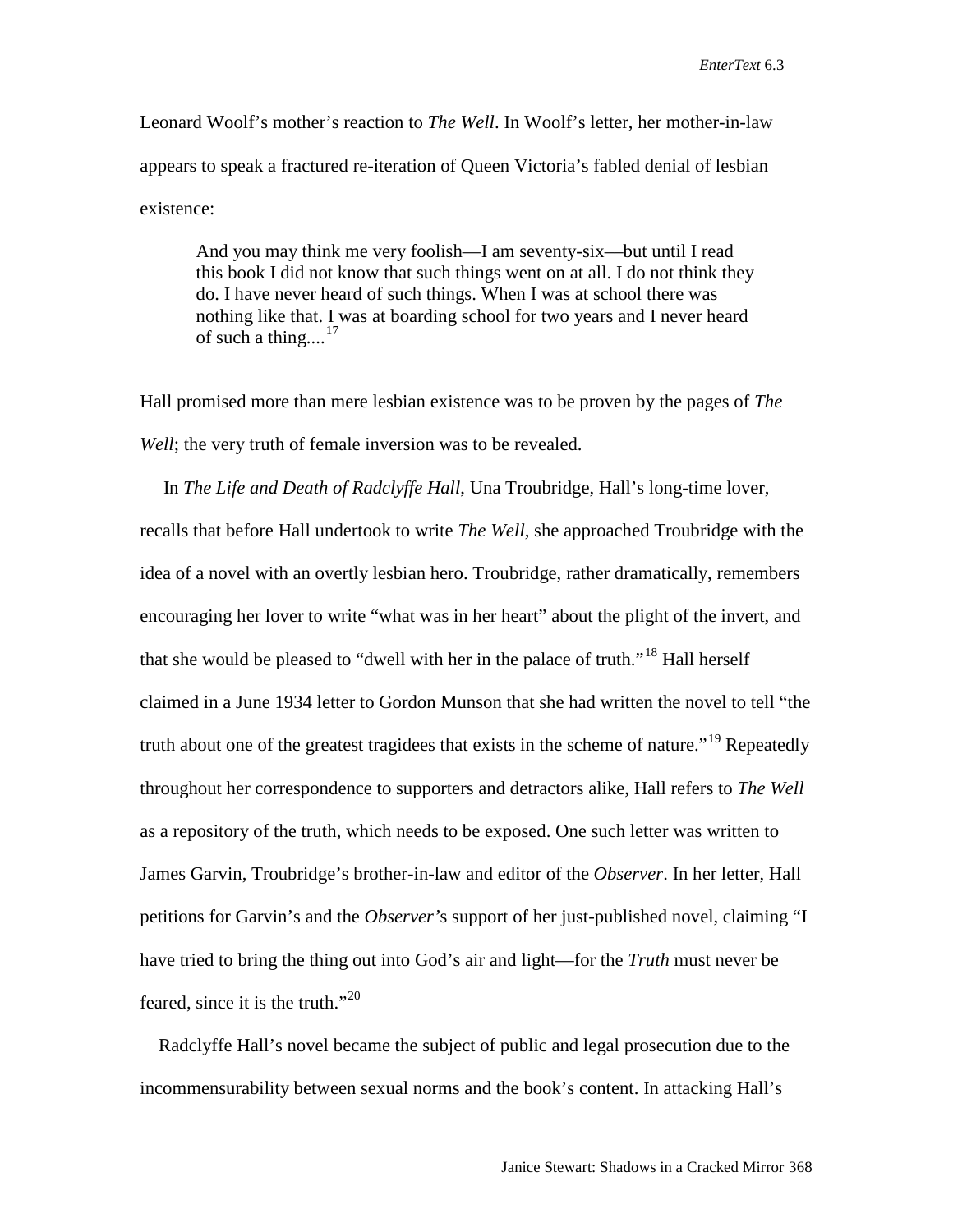novel, and indeed Hall herself, the detractors of *The Well* made it quite clear that they were defending themselves, and the vulnerable British populace, from the possible nefarious consequences which would result when the susceptible reader was lured by the seductions of the novel into the sexually unnatural practice or state of inversion. Prosser adds that by "broadcasting the unspeakable crime that it set out to censor, *The Well's* trial crucially set in motion its history of being read as a lesbian novel."<sup>[21](#page-17-2)</sup> Several feminist critics have agreed with Faderman's contention that generations of lesbian readers were psychologically harmed by the gloom and doom of *The Well;* Faderman has further argued that, following the trend set by Hall, lesbian literature, until the 1960s, was full of self-doubt and self-loathing. [22](#page-17-18) Within the public and critical claims made around *The Well* it is not difficult to find homophobic claims. Indeed it is difficult to read the novel itself, criticism relating to the novel, or biographies of Hall without becoming acutely aware of this consistent refrain: everywhere here, sexual stigmatisation is charged, incurred, or suffered. However, Doan and Bland challenge some historians' reading of sexology as only a disempowering model: "It is clearly the case, that sexology has contributed to the control of certain sexual behaviours and sexual subjectivities but it has also proved positive for many in its offer of identities and a language of expression."<sup>[23](#page-17-19)</sup>

 The language of expression of female inversion from Stephen's point of view, would not appear to be in any way appealing, certainly not appealing enough to make *The Well*  amongst the most infamous lesbian books since its publication in 1928. Only when the alternatives, those alternatives also propounded by the sexologists in question, are considered, can we gain an understanding of the specific and problematic impact of this book. Ellis's definition, for example, of a *normal* woman suggests that average women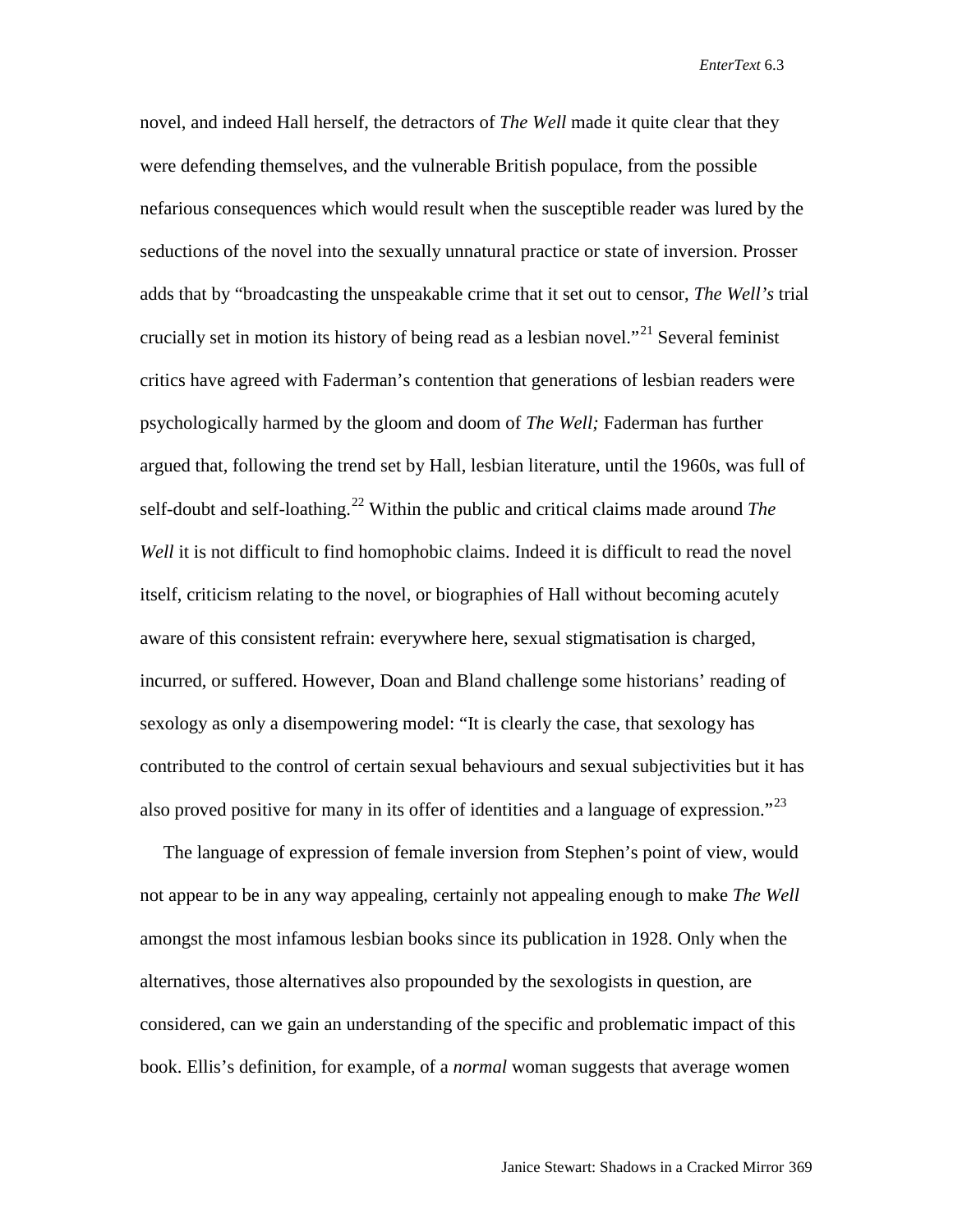enjoy being sexually humiliated, raped, beaten, and physically and emotionally

overpowered.[24](#page-17-20) In defence of his absurd position, Ellis replies:

I am well aware that in thus asserting a certain tendency in women to delight in suffering pain—however careful and qualified the position I have taken—many estimable people will cry out that I am degrading the whole sex and generally supporting the "subjection of women." But the day for academic discussion concerning the "subjection of women" has gone by. The tendency I have sought to make clear is too well established by the experience of normal and typical women—however numerous the exceptions may be—to be called into question. I would point out to those who would deprecate the influence of such facts in relation to social progress that nothing is gained by regarding women as simply men of smaller growth. They are not so: they have the laws of their own nature; their development must be along their own lines, and not along masculine lines. It is as true now as in Bacon's day that we only learn to command nature by obeying her. . . . We can neither attain a sane view of life nor a sane social legislation of life unless we possess a just and accurate knowledge of the fundamental instincts upon which life is built. $^{25}$  $^{25}$  $^{25}$ 

Drawing upon anthropological sources, such as the works of Cesare Lombroso and Max Nordau,<sup>[26](#page-17-22)</sup> Ellis introduces his meditation on modesty with the notion that "normal" women always have something of the primitive fear of the hunted about them and "that the woman who is lacking in this kind of fear [manifested in the western world as modesty] is lacking, also, in sexual attractiveness to the normal and average man."<sup>27</sup> Resolving that "the normal manifestations of a woman's sexual pleasure are exceedingly like pain," Ellis condones rape as he paraphrases De Sade, and assures his readers that cries of pain and tears "are not so different from those of woman in the ecstasy of passion when she implores the man to desist though that is really the last thing she desires."<sup>[28](#page-17-24)</sup> Ellis effectively confirmed the *normal* woman as an innately frightened victim. In such a schema, the inverted woman appeared as victimiser—certainly a more powerful and active position. Interestingly, Noble's historical account contextualises Ellis in the larger discourses of race and class: "the female invert was not merely a sexual subject but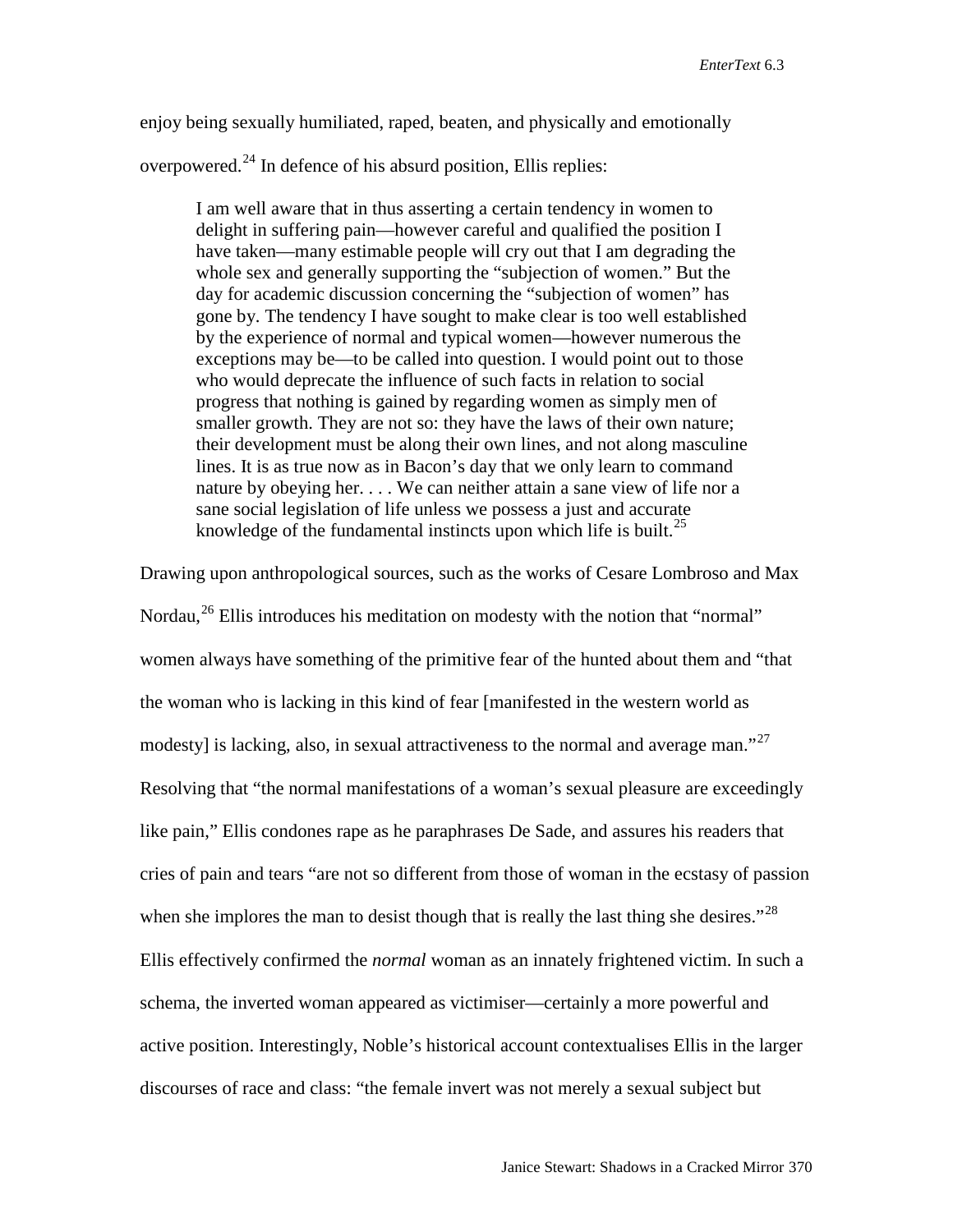always already a race- and class-specific entity. Thus, the threat of female deviance was safely displaced onto women who were always already considered to be socially marginal." $^{29}$  $^{29}$  $^{29}$ 

Hall's socially marginalised women leave a lot to be desired. Lilian Faderman has pointed out in *Surpassing the Love of Men*, "'normal' women are silly, evil, or weak in *The Well of Loneliness."[30](#page-17-26)* Faderman's point is well taken, as it is made blatantly obvious in *The Well* that Lady Anna Gordon is definitively not a good enough mother, Collins the housemaid is cheerfully selfish, Violet Antrim is a rather dithery simpleton, Mrs. Angela Crosby is evilly manipulative, and Lady Massey is more concerned with keeping up appearances than friendships.

 However, it also needs to be noted that the lesbian women of the novel fare little better. Puddle, Stephen's governess is a stalwart support for Stephen during childhood, but when Stephen grows to an adult she finds her former governess without any direction of her own, and, really, rather tiresome. Some of the other models of female inversion, offered in the novel at Valérie Seymour's Paris salon, are equally depressing portraits. At the Quai Voltaire salon (a thinly disguised portrait of Natalie Barney's infamous salon) Stephen and her partner Mary meet a group of women who, although "the percentage of brains was generally well above the average,"<sup>[31](#page-17-27)</sup> seem rather bedraggled. There is Pat from Boston, whose demeanour "still vaguely suggested a New England school-marm," whose "ankles were too strong and too heavy,"<sup>[32](#page-17-28)</sup> and whose time is spent collecting insects and muttering vaguely about General Custer's last ride. There is Jamie from the Highlands of Scotland who was "a trifle unhinged" and whose "eyes were red-rimmed and strained in expression."[33](#page-17-29) There is Jamie's girlfriend Barbara, also from the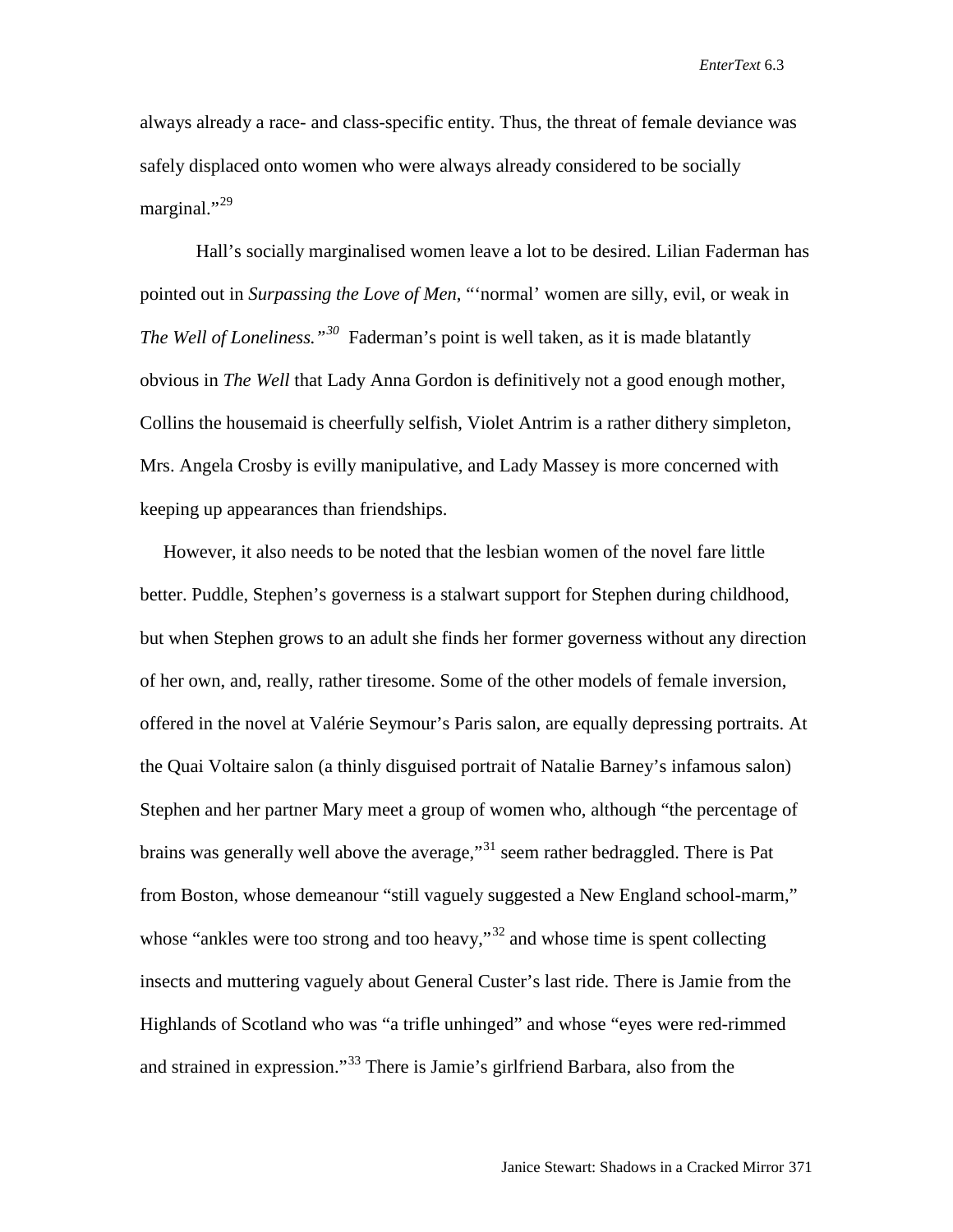Highlands, but who evidences little Scottish hardiness, and instead displays an unfortunate propensity for "a woman's clinging dependence."<sup>[34](#page-17-30)</sup> There is Wanda, an alcoholic Polish painter, who daubs at huge canvases to suppress and repress her sexual desire and is metaphorically transsexual in so far as "if she dressed like a woman she looked like a man, if she dressed like a man she looked like a woman."<sup>[35](#page-17-31)</sup> There is Margaret, a poet who "seemed likely enough to end up in the workhouse."<sup>[36](#page-17-32)</sup> Finally, there is Valérie herself who brings all of these people together, but "did nothing, and at all times said very little, feeling no urge towards philanthropy.<sup> $37$ </sup> To Stephen, who is in her author's mind, "the finest type of inverted woman," this motley crew of women was second-rate. Even though, in her fear of isolating Mary, Stephen

to her own kind […] turned and was made very welcome, for no bond is more binding than that of affliction... her vision stretched beyond to the day when happier folk would also accept her.<sup>[38](#page-17-34)</sup>

The masculine, wealthy, handsome, morally upright, religious, and faithful Stephen is a cut above not only the "normal" women of the novel, but also, it would seem, *all* women in the novel.

 What I would like to suggest here is that Radclyffe Hall, in imaginatively creating a hero to be the finest type of inverted woman, took great pains to point out the innate masculinity of her hero and did so through externalising from Stephen all characteristics that were feminine and investing them within other female characters. Complicit in that externalisation, that de-feminisation, of Stephen is a demonisation of the feminine. The women of *The Well* are a sad and sorry lot. The characteristics that seem to be included on the roster of feminine traits, according to the evidence offered by the behaviours of the female characters of *The Well,* are a terrible list of frailties, inconstancies, immoralities,

Janice Stewart: Shadows in a Cracked Mirror 372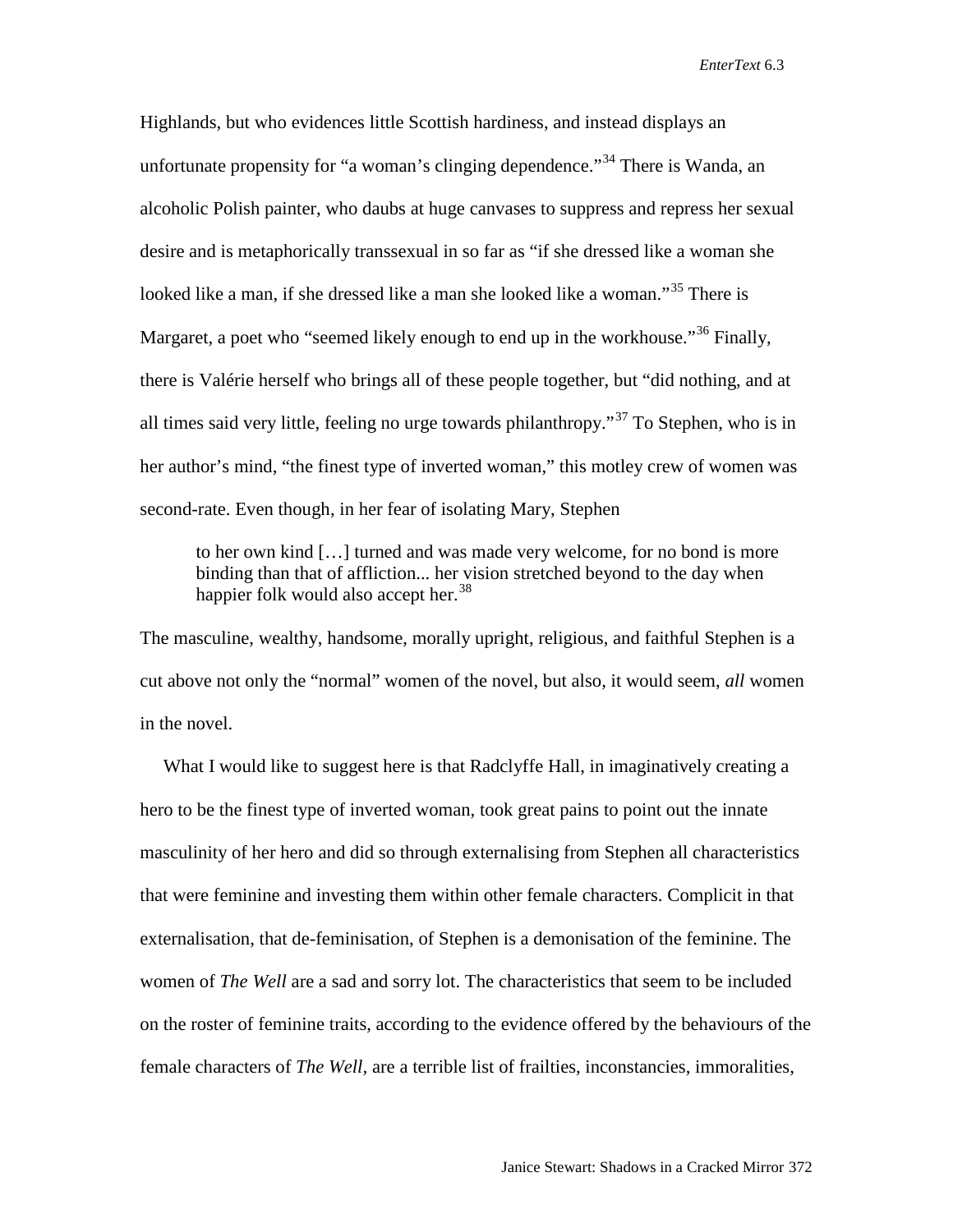and idiocies. Radclyffe Hall's portrait of women as offered in the book suggests that the only valuable option for Stephen is indeed the masculine inverted woman. To create the "true" and "finest" type of inverted woman, Hall felt impelled to celebrate the masculine woman and denigrate the feminine one: "[Stephen's] disavowal of the community of inverts is in fact underwritten by her support of masculinist, aristocratic, nationalist norms—the very stands by which she is judged an outcast and a freak."<sup>[39](#page-17-35)</sup> Stephen is admirable, because she is *like* her father—honest, moral, caring, intelligent, devout—and *unlike* her mother who is seen as selfish, uneducated, manipulative, and intolerant. The positive characteristics of characters in *The Well* are implicitly and explicitly labelled "masculine." What seems to emerge is that masculinity is given value and femininity is violently disparaged.

 Shelly Skinner argues that as an emerging identity, early twentieth-century lesbianism had no lexicon for its own self-definition, and could therefore only name itself with the derogatory terms that heterosexual society provided.<sup>[40](#page-17-36)</sup> For example, until Stephen discovers the word "invert" in her dead father's library she has no language to name herself. It is within that first recognition of herself as a member of a larger group that Stephen Gordon's adult character development is based. Esther Newton furthers such an argument when she suggests that Hall and other feminists embraced the congenitalists' image of the "mannish lesbian" and the discourse of the sexologists because they wanted to break free of the asexual model of nineteenth-century romantic female friendship.<sup>[41](#page-17-37)</sup> In fact, at the trial of *The Well*, Radclyffe Hall became furious when her solicitor, Norman Birkett KC, suggested that *The Well* described only normal friendship between two women, that it was sentimental, rather than physical, in nature. Faderman argues that the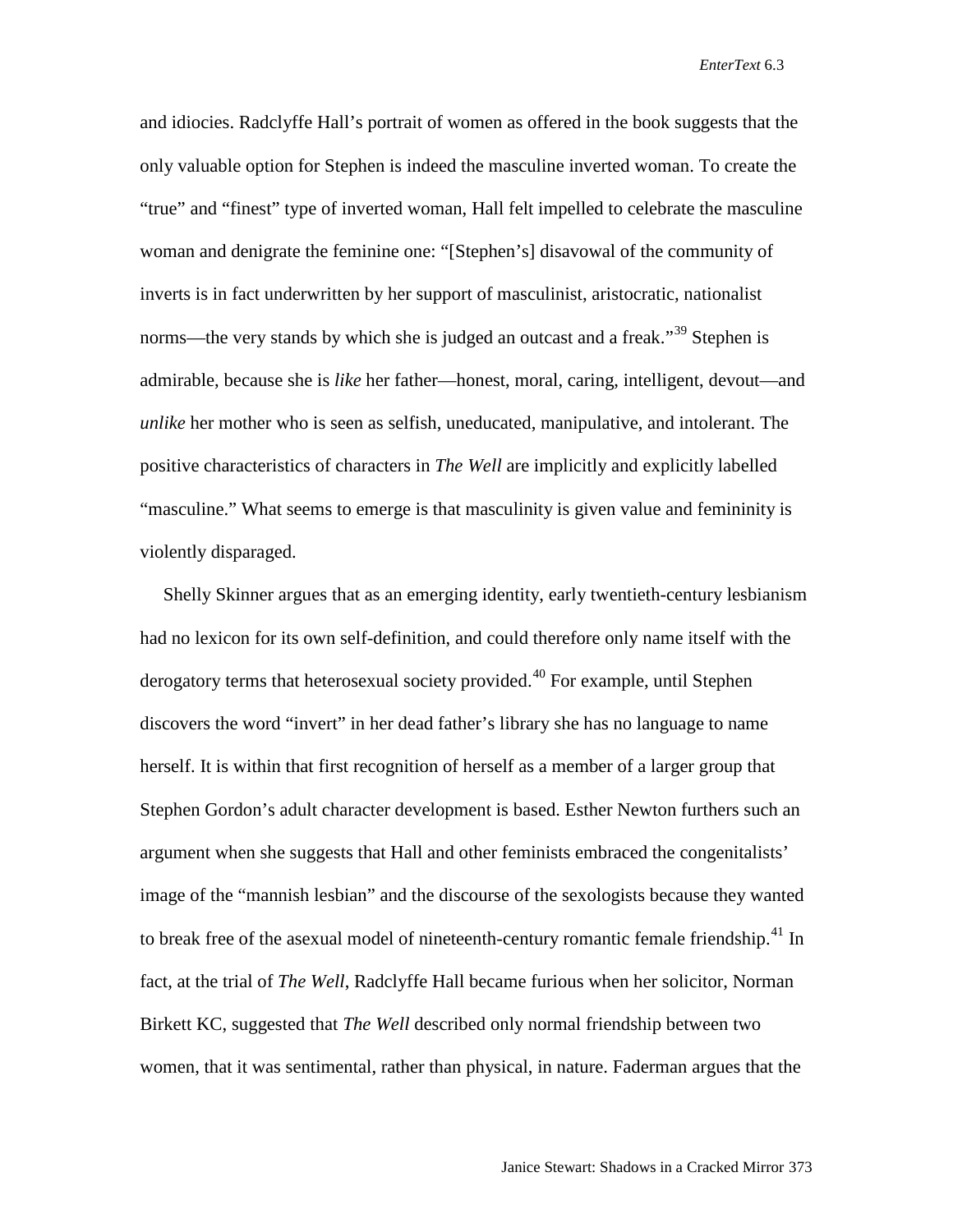reason that Hall seized on the congenitalists' theories was that of all the sexologists—and there were quite a few of them—the congenitalists were the only group who did not propose or purport to "cure" lesbianism.<sup>[42](#page-17-38)</sup> And, indeed, Hall's use of the congenitalists' theories creates Stephen Gordon as a "mannish lesbian," pitiable perhaps, but not reformable; Stephen is active, moral, and sexual.

 Stephen disowns identification with the present and future potentiality of her body to embrace a snipped and parsed medical model created and completed in the past. This troubling turnabout from potential to prescription signals Stephen's willingness, perhaps even her eagerness, to bow to what she imagines to be her preordained fate. Because Stephen gratefully accepts that her fate has already been authored by sexologists and subsequently authorised by her father, there is little, if any, room for Stephen to differ from the paternal model. She will be the invert that her dead father believed her to be. She will, in effect, live up to the fragmented and fragmenting ideality of the medical model of the invert. Stephen's story does not end there. The interpellating frame of the sexologists' model is a limited frame that cannot encompass Stephen's identity; it only has the capacity to fragment her character further.

Upon viewing her seventeen-year-old nude body in the mirror, Stephen feels an overwhelming desire to injure that reflected body. Immediately following this unhappy episode at the mirror, Stephen goes into Sir Philip's library. She is looking for solace and comfort, but instead she finds one of Krafft-Ebing's books, possibly *Psychopathia Sexualis*, on the bottom shelf of a locked bookcase:

Krafft-Ebing—she had never heard of that author before. All the same she opened the battered old book, then she looked more closely, for there on its margins were notes in her father's small, scholarly hand and she saw that her own name appeared in those notes…. Then suddenly she had got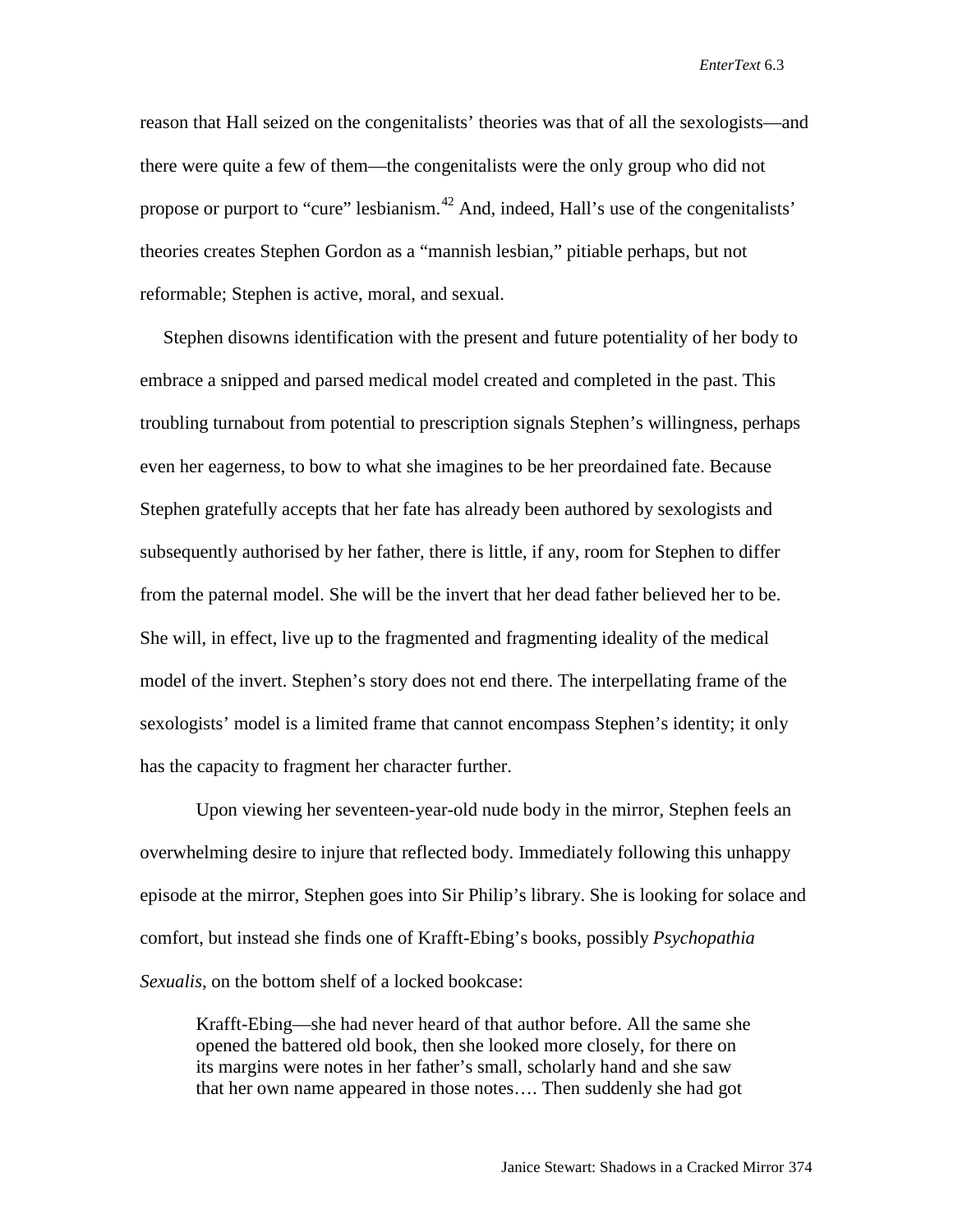to her feet and was talking aloud—she was talking to her father; "you knew! All the time you knew this thing, but because of your pity you wouldn't tell me. Oh, Father—and there are so many of us—thousands of miserable, unwanted people, who have no right to love, no right to compassion because they're maimed, hideously maimed and ugly—God's cruel; He let us get flawed in the making. $43$ 

In the text of a scientific treatise, Stephen Gordon finds herself; she sees her own life represented in her father's marginalia. If she will experience life as a mismatched soul and body, Krafft-Ebing and her father's notes nevertheless offer her a unifying scientific definition of herself. Stephen's identity is named, but what is ultimately more significant in this moment of identification are the gaps of resistance that occur.

In "The Mirror Stage" Lacan writes: "development [at the mirror stage] is lived like a temporal dialectic that decisively projects the formation of the individual into history."<sup>[44](#page-17-40)</sup> The infant's anticipated future, therefore, becomes history; in effect, the infant's development of identity is no longer a "natural" progression but determined in that moment of identification by "the assumption of the armour of an alienating identity, which will mark with its rigid structure the subject's entire mental development."<sup>[45](#page-17-41)</sup> Lacan's mirror stage is a parable of the developing child's initial recognition and identification of itself as a whole being, distinct and separable from, but reflected in, the mirror image. In that recognition are bound the future possibilities of independence that distinction holds. The promise of those possibilities incurs what Lacan calls "jubilation."<sup>[46](#page-17-42)</sup> Stephen, however, never experiences such reflective jubilation; indeed there is a distinct lack of jubilation when considering her own textual reflection. In fact, it is left to her beloved governess Puddle to respond jubilantly with the possibilities that inversion may hold for Stephen. In *Reading Lacan* Jane Gallop comments: "the jubilation, the enthusiasm is tied to the temporal dialectic by which she [the infant]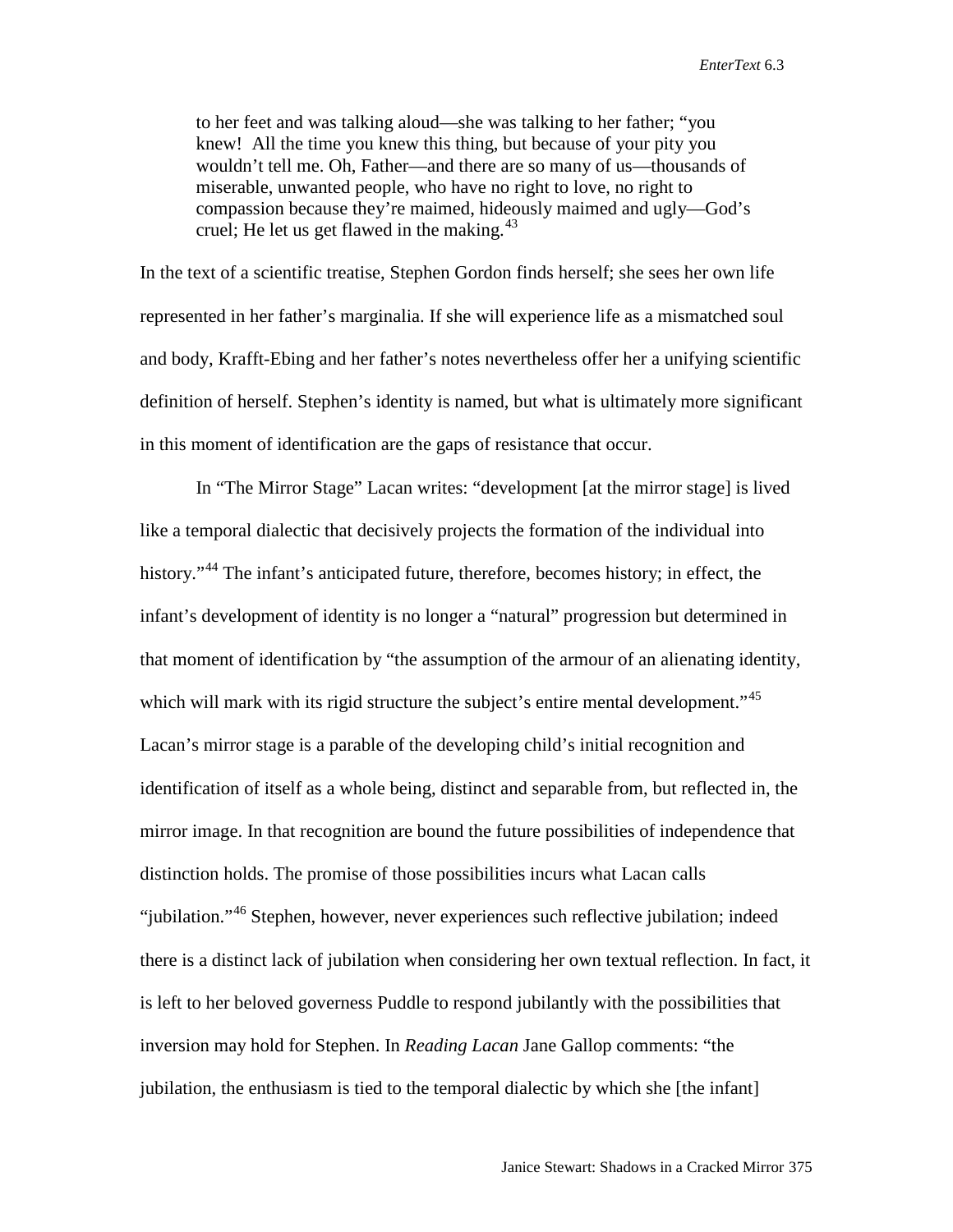appears *already* to be what she will *only later become.*"[47](#page-17-43) If the infant in Lacan's parable is captivated by the misleading independence of the mirror image (an independence which the infant has not yet achieved) and anticipates the pleasure of that independence to the extent that she is willing to suspend her disbelief, the infant begins to experience the pleasure of the future in the present. In Stephen's case, assuming her textualised mirror image, identifying herself with and through the solidifying reflection there in *Psychopathia Sexualis,* she does not pleasurably experience what "she will only later become." Rather, she despairs at seeing herself the way that others have always seen her, and, on the contrary, sinks into despair. Still one may see, in this emblematic moment of reading, that Krafft-Ebing's text goes some distance towards determining not simply who Stephen *is* at the moment of discovery, but who she will become. The jubilation of the mirror stage is suddenly cast as the anxiety and defensiveness of the mirror stage, which demands the donning of unwieldy psychic armour. Reading Stephen's experience in the library as an episode somewhat analogous to Lacan's "mirror stage" it becomes evident that in writing *about* the life of the female invert of the past, Krafft-Ebing wrote the life *of* the future invert. In *The Well of Loneliness*, the mirroring of Stephen Gordon in her father's textbook not only reveals that Philip Gordon knew before Stephen Gordon that Stephen was an invert, but also interestingly suggests that in finding herself already written, already known, by God, Krafft-Ebing and Sir Philip, Stephen's development might actually be a *natural* progression, though over-determined and fraught.

In "The Lure of the Mannish Lesbian," Teresa De Lauretis suggests that the mirror scene dramatically depicts a failure of narcissism, which De Lauretis attributes to Stephen's inability to manifest the normative feminine body that her mother might have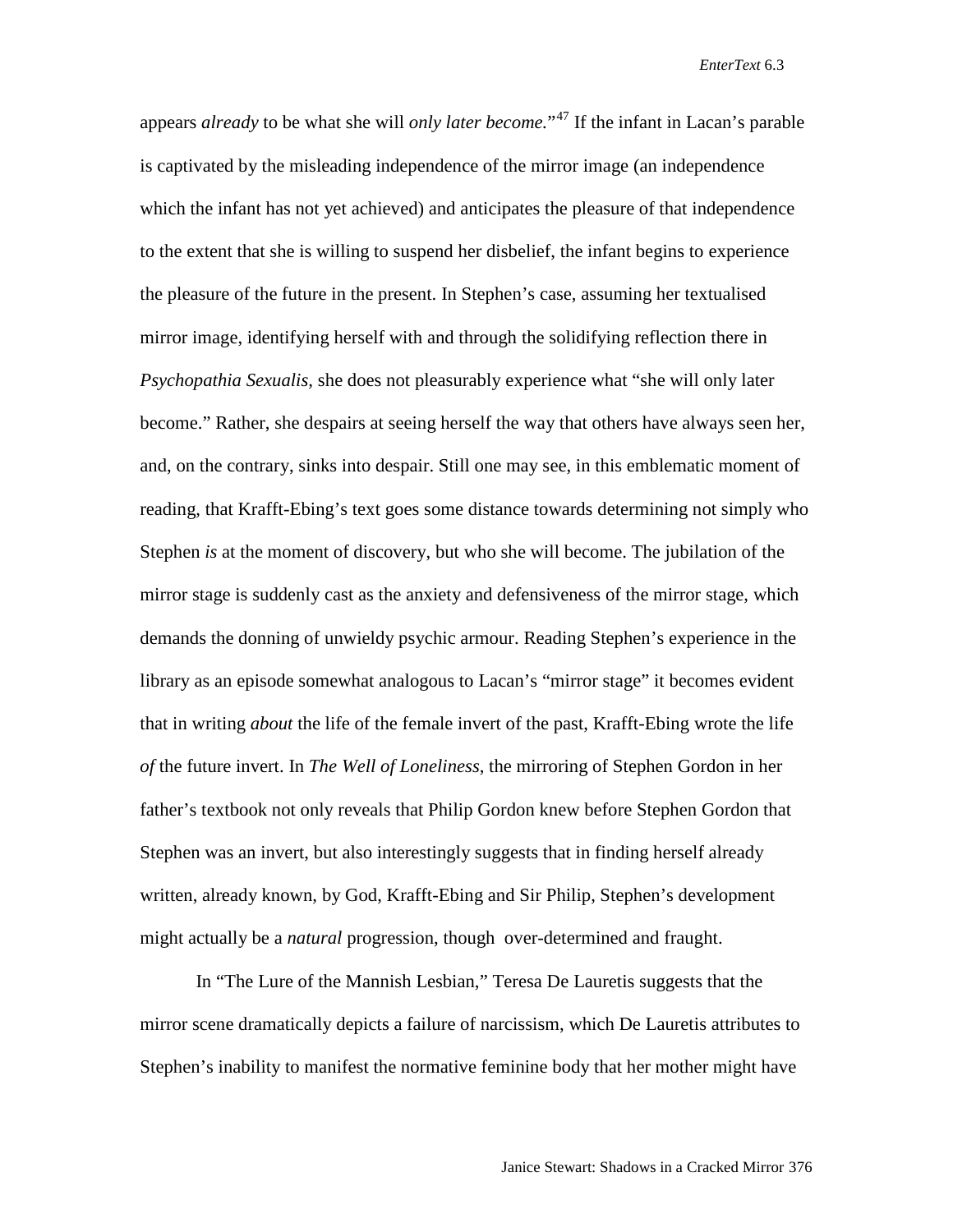been able to love.<sup>[48](#page-17-44)</sup> Taking a step outward from de Lauretis's argument, which focuses on Stephen, it seems productive to posit Stephen's fantasy of violence upon her own body as constituted by Radclyffe Hall's reproduction of homophobic violence

Read as Hall's authorial trope rather than as Stephen's psychological truth, the mirror scene is readable as Hall's response to a projected lesbian image, stained and contained in the distorted fun-house mirrors of sexology and cultural prejudice. I am not arguing that Stephen Gordon is Radclyffe Hall; what I want to insist is that Stephen Gordon is an important fantasy of inversion created by Hall which offered her some sort of satisfaction. Stephen Gordon is not Radclyffe Hall's symptom, but rather an imaginative fabrication created in the transitional space of the novel, which is thus available to us to read, not so much biographically as philosophically. Among other things, Stephen Gordon is a textual object which offers Hall (and her readers) a space in which to play with the ways in which her (and their) fantasies of a gendered identity of invert might be lived. And it is in this space of identity formation and play, that what becomes most apparent is the impossibility of capturing that depiction firmly.

 What does it mean for Stephen Gordon to find herself a part, or to project herself as a part, of a group of "miserable people," a group defined, and indeed presented to Stephen, by the masculine medical authority of texts, which have, in effect, been validated by her father's marginalia? In *The Well*, after Stephen Gordon is seen reading various texts of the sexologists, she emerges from her father's library with a new lexicon, a new authoritative ideology which binds her own experiences into the sexologists' model—in effect locks her reflection in the homophobic sexologists' mirror: the mirror that, far from innocently "reflecting" Stephen, reinserts and refracts a stigmatising gaze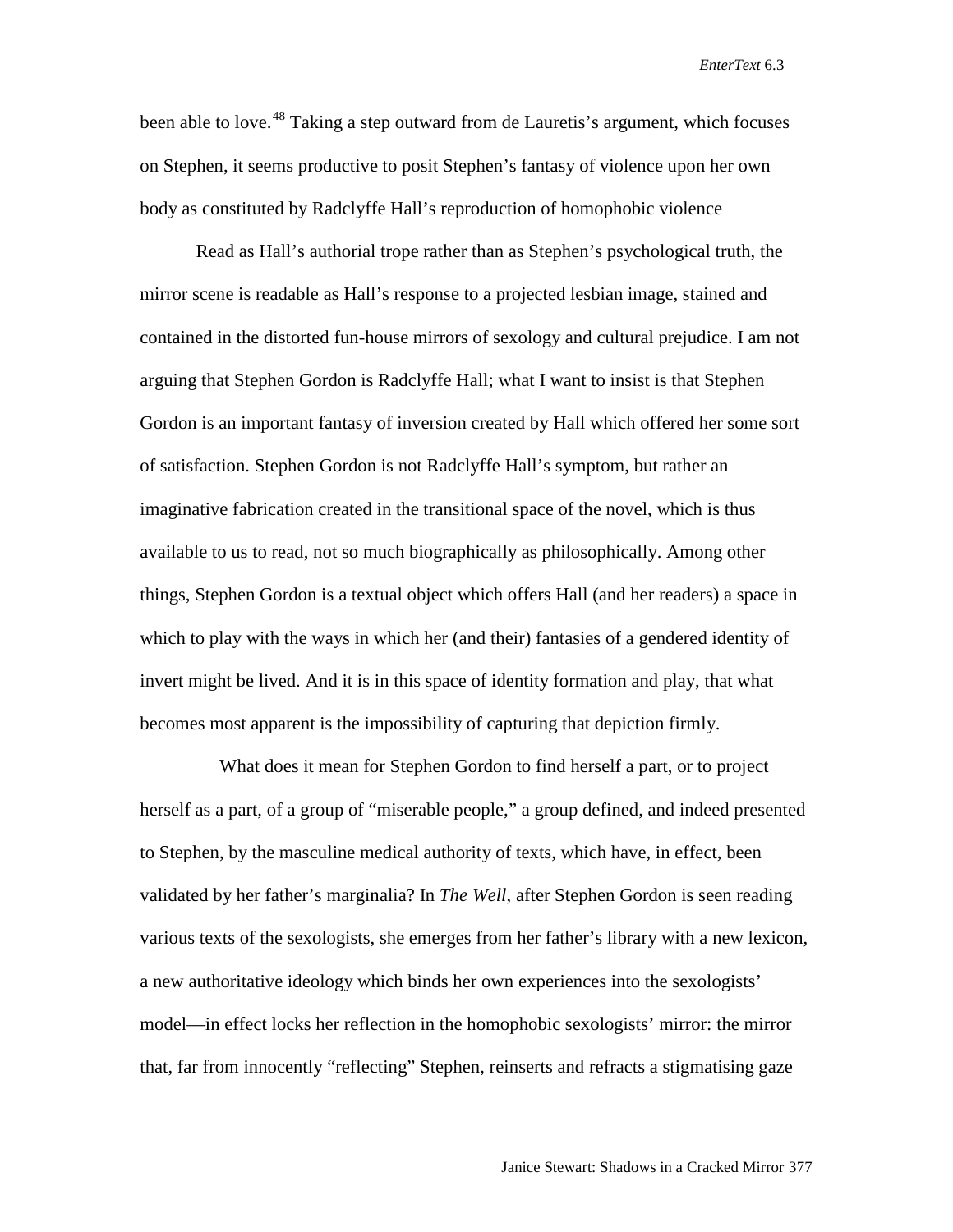that Stephen, Hall and we as readers are, paradoxically, condemned simultaneously both to take up and to reject. Importantly, Stephen, who was previously scrambling for an understanding of her identity without the framing discourse of sexology, is now given an over-determined model which erases, expels, and elides parts of her self and its relationships to the outside world.

 The reader reading of Stephen's discovery in the library, in 1928, 2006, or the years in between, thus sees a doubled reflection. Stephen might see herself reflected in the margins of the sexologists' texts, but the reader sees Stephen Gordon and *Psychopathia Sexualis* reflecting back and forth into and onto each other imperfectly. Indeed, the reader is not given any portion of the sexological texts; we are simply told that Stephen's name is written in the margins, and that Stephen sees an echo of her own experiences in the texts. What the reader is presented with is a complex reflection of Stephen: Stephen as the sexological double, Stephen as invert, and Stephen as textual production. Unlike the reflections of lesbianism presented to Stephen by the sexologists' texts, and Anna Gordon's narrow and hateful vision of the lesbian, Radclyffe Hall, in *The Well*, provides not only a discursive production of the invert but also of the invert struggling to perform as human within a narrow conception of femaleness and maleness. Stephen Gordon is a textual object, which offers Hall (and her readers) a space in which to play with the ways in which her (and their) fantasies of a gendered identity as invert might be lived. And it is in this space of identity formation and play, that what becomes most apparent is the political risk of any attempt to read that depiction as providing a moment of salutary recognition.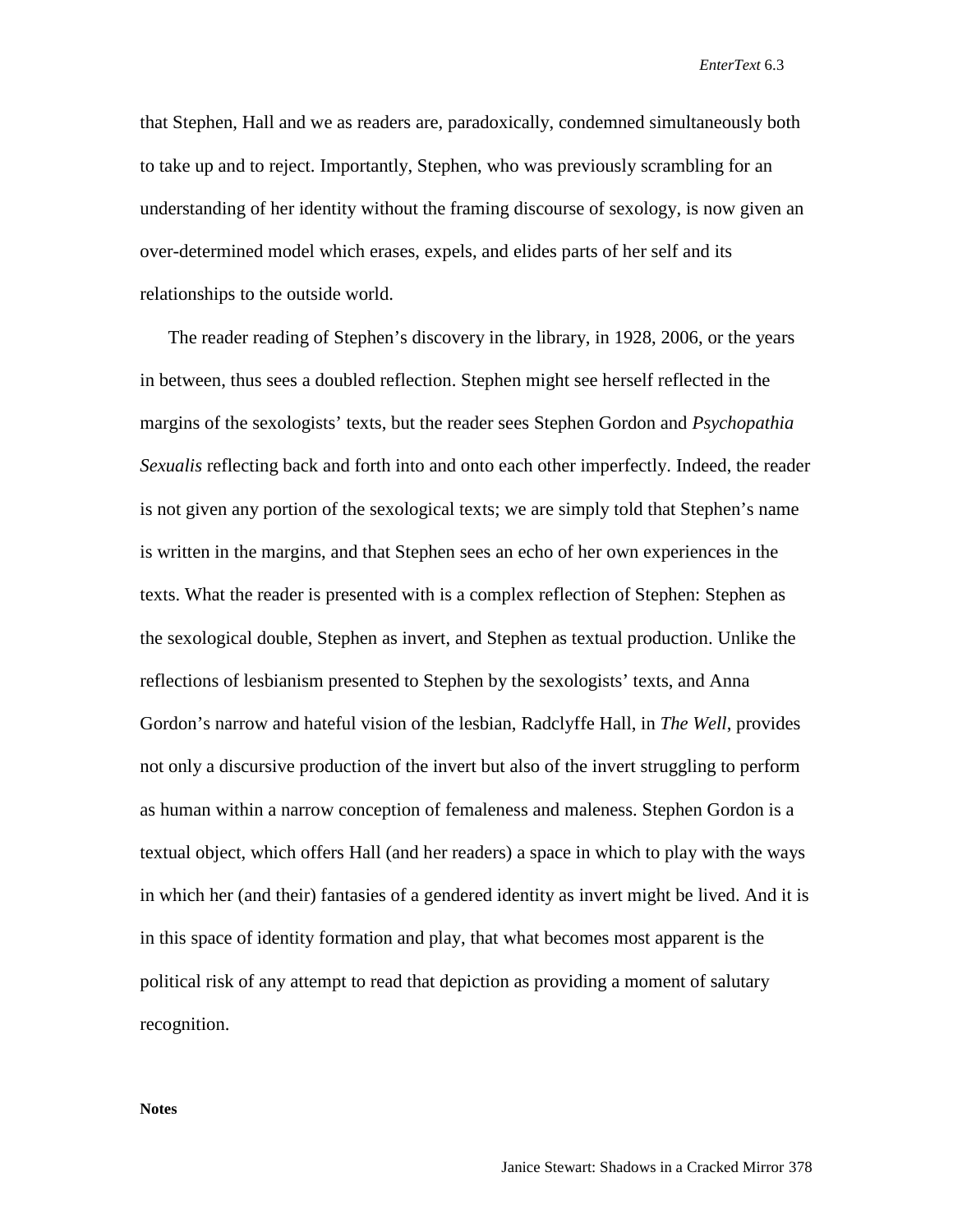In this article, I make use of the term "invert" as a product of an historical account of medical discourses. Current debates locate Stephen Gordon in discussions of transgender/transsexual models. For further reading on these debates please see Jean Bobby Noble, *Masculinities without Men? Female Masculinity in Twentieth-Century Fictions* (Vancouver: University of British Columbia Press, 2004); Judith Halberstam, *Female Masculinity* (Durham: Duke University Press, 1998); Jay Prosser, *Second Skins: The Body* 

Narratives of Transsexuality (New York: Columbia University Press, 1998).<br><sup>4</sup> Richard von Krafft-Ebing, *Psychopathia Sexualis*, reprint (New York: Surgeons Books, 1925).<br><sup>3</sup> The antipathic sexual instinct is roughly equit Carl von Westphal's 1870 notion of the "contrary sexual impulse." It might appear somewhat perverse that Krafft-Ebing offers a medical opinion on female inversion as it related to courts of law, as most countries in which his book was distributed had nineteenth-century legislation outlawing male homosexuality but ignored lesbianism. However, in Austria, where Krafft-Ebing resided and wrote, lesbianism was subject to the same legal restrictions and penalties as male homosexuality. Ruthann Robson, *Lesbian (Out)law: Survival under the Rule of Law* (Ithaca, NY: Firebrand, 1992) and Louise Crompton, "The Myth of Lesbian Impunity" (*Journal of Homosexuality* 6.1-2, 1980, 11-25) are excellent historical examinations which challenge the notion that lesbianism has existed through the centuries with legal impunity.  $6$  The threat of degeneration was an anxiety which plagued Victorian and early modern social scientists. The anxiety stemmed, in part, from a belief in a "forward" or "progressive" Darwinian model of evolution. There was seeming proof amongst the poor, the syphilitic, the alcoholic, and the criminal that man might also "de-evolve" or degenerate. In 1892 Max Nordau, in a book entitled *Degeneration*, characterises the last decades of the nineteenth-century:

One epoch of history is unmistakably in its decline, and another is announcing its approach. There is a sound of rending in every tradition, and it is as though the morrow would not link itself with today. Things as they are totter and plunge, and they are suffered to reel and fall because man is weary, and there is no faith that is worth an effort to uphold them (Max Nordau, *Degeneration,* New York: Fertig, 1968, 5-6).

For an interesting and wide-ranging examination of the impact that notions of degeneration enacted upon literature and the social sciences, I would recommend Edward J. Chamberlain and Sander Gilman, eds. *Degeneration: The Dark Side of Progress* (New York: Columbia University Press, 1985)—a text quite

 $^7$  In its original version of 1886, *Psychopathia Sexualis* was a modest 110 pages comprised of 45 casehistories, but by 1903, the twelfth edition of the study had swelled to 238 case-histories which were described on 437 pages. The twelfth edition of Krafft-Ebing's case-studies was prefaced with the author's remark that the book's "commercial success is the best proof that large numbers of unfortunate people find in its pages instruction and relief in the frequently enigmatical manifestations of sexual life."<br>
<sup>8</sup> Radclyffe Hall, *The Well of Loneliness* (Toronto: Doubleday, 1990),106.<br>
<sup>9</sup> See Exodus 20.5, Exodus 34.7, Numbers 14.

<sup>10</sup> Magnus Hirschfield, *Sexual Anomolies and Perversions, Physical and Psychological Development and Treatment: A Summary of the Works of the Professor Dr. Magnus Hirschfield, Compiled as a Humble* 

*Memorial by his Pupils* (London: Torch, 1948).<br><sup>11</sup> Lillian Faderman, *Surpassing the Love of Men: Romantic Friendship and Love Between Women from the Renaissance to the Present (New York: William Morrow, 1981), 241.* 

<sup>12</sup> Havelock Ellis, *Studies in the Psychology of Sex*, vol. 6 (Philadelphia: F. A. Davis Co., 1913), 119.<br><sup>13</sup> Hall's notebooks, qtd. in Faderman, 317.<br><sup>14</sup> Hall, ii.<br><sup>15</sup> Faderman, 317.<br><sup>16</sup> Esther Newton, "The Mythic

Duberman, *et al*., eds., *Hidden From History: Reclaiming the Gay and Lesbian Past* (New York: Penguin, 1989), 290.

Janice Stewart: Shadows in a Cracked Mirror 379

<span id="page-16-1"></span><span id="page-16-0"></span><sup>&</sup>lt;sup>1</sup> Hereafter this text will be referred to as *The Well.*  $^{2}$  Heather K. Love, "Spoiled Identity: Stephen Gordon's Loneliness and Difficulties of Queer History" (*GLQ: A Journal of Lesbian and Gay Studies* 7.4, 2001),